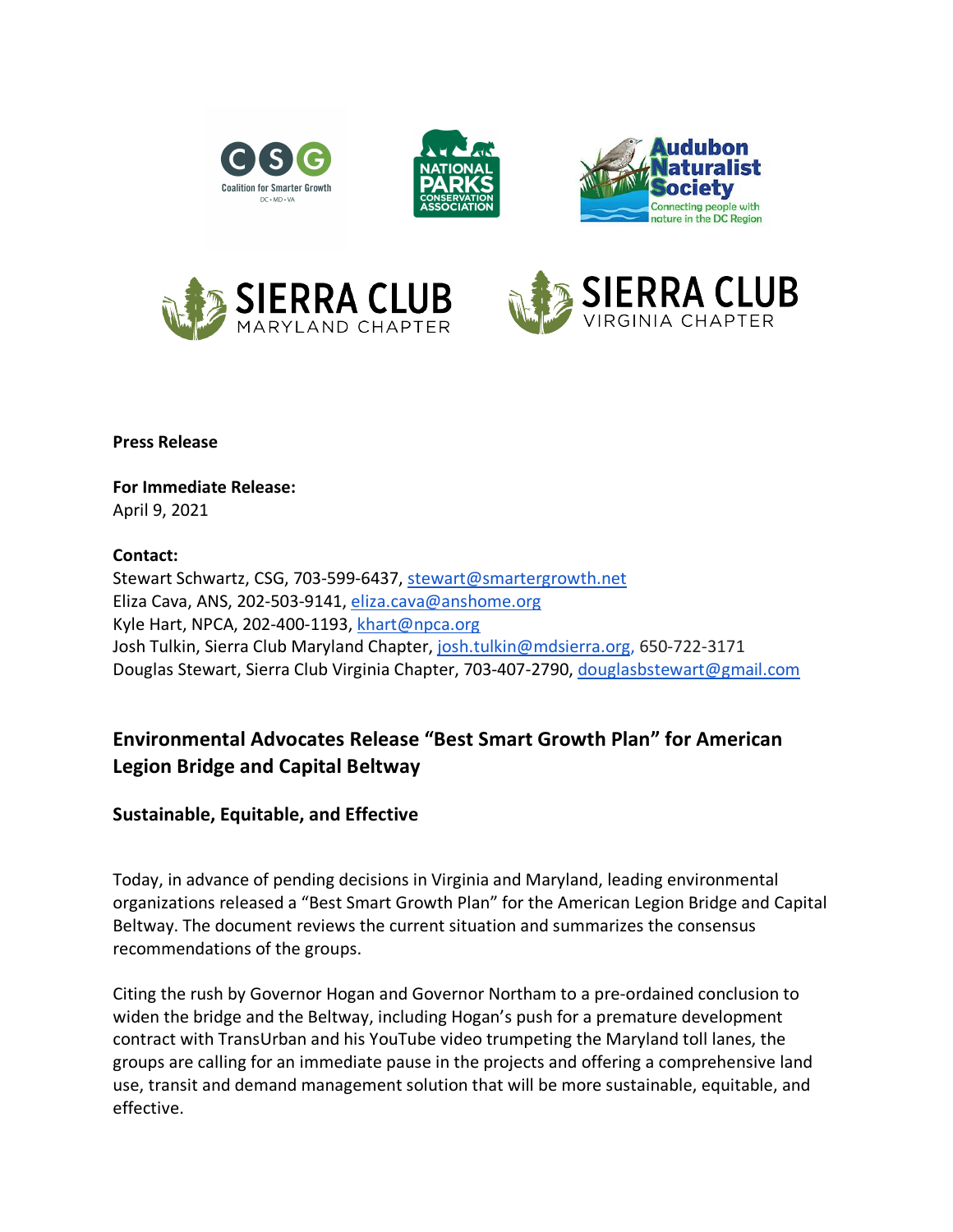"Governor Hogan has not kept faith with his public promises to complete a solid environmental study of impacts and alternatives before moving forward with private toll lanes," said Eliza Cava, Director of Conservation, Audubon Naturalist Society. "He has instead pressed forward with a proposal that ranks as highway robbery -- not just high tolls, but the theft of national and local parks, historic sites, community peace, wildlife, and a sustainable planet."

Meanwhile, the powerful TransUrban corporation, a major donor to politicians on both sides of the river, has been sending out expensive mailers to thousands of Northern Virginia households as part of their lobbying push for the lucrative private toll lanes deal.

The Fairfax County Board will be meeting on April 13 to discuss their position on 495Next and the Virginia Commonwealth Transportation Board will act on the proposal at their April 21 meeting. The Maryland Board of Public Works is scheduled to meet in May to approve the predevelopment contract for 495/270, even though the environmental studies are not yet complete.

"We are calling for a pause on the interconnected Maryland and Virginia toll lane projects, and are setting forth a sustainable, equitable and effective alternative that should be studied and ultimately adopted," said Douglas Stewart, Transportation and Smart Growth Co-Chair of the Sierra Club Virginia Chapter. "This project should not move forward without plans for highcapacity transit and robust, dedicated transit funding from both Maryland and Virginia, in order to reduce congestion and help jurisdictions meet their goals to reduce greenhouse gas emissions."

"We decry the conclusions-first approach of Virginia and Maryland and the way the state's Public-Private Transportation Acts undermine fair and objective alternatives analysis," said Stewart Schwartz, Executive Director of the Coalition for Smarter Growth. "Our groups offer here, and have offered before, a comprehensive, integrated land use (transit-oriented development), transit, and demand management alternative, but both states have refused to consider such an alternative."

"The DMV needs more green space, not less. Governor Hogan's proposed toll lanes could bulldoze valuable national parkland and damage delicate ecosystems just to make room for more fumes, noise, and cars. This proposal threatens local communities of color and a historic African-American church cemetery. This is not a solution to traffic congestion in the area; it's another problem," said Kyle Hart, National Parks Conservation Association.

"We have the time and must take the time to build the best bridge for people and wildlife.This is a decision that will affect our environment and climate for the next hundred years." said Cava.

"Our plan would improve transportation and reduce traffic, while directly addressing the racial and socio-economic inequity that continues to mark our region. Investing in transit-oriented